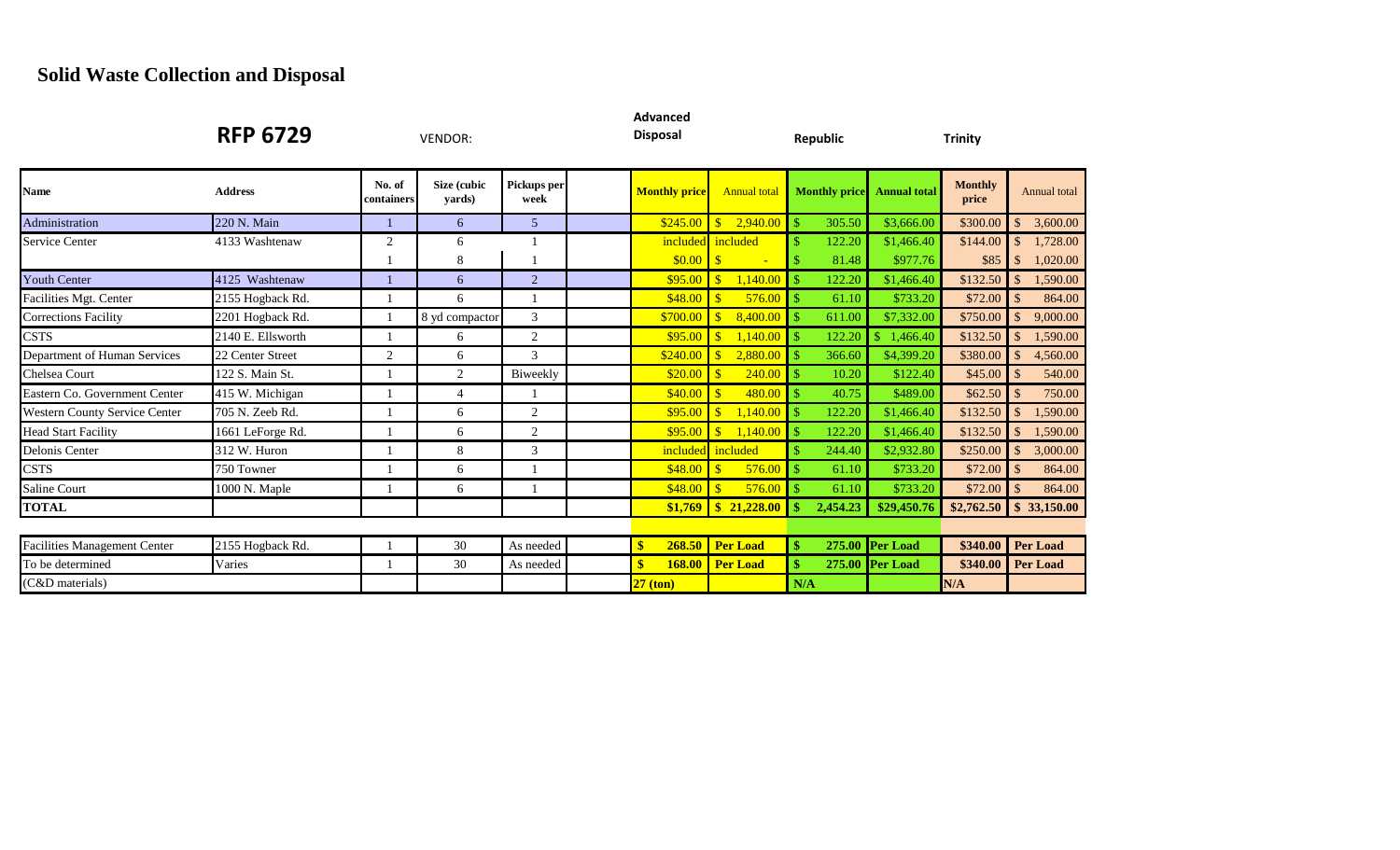## **RECYCLING COLLECTION AND PROCESSING**

| <b>RFP 6729</b>               |                                 |                        |                               |                    |                         |                      |                            |                           | <b>Advanced</b><br><b>Disposal</b> |                      | <b>Republic</b>    |                        |                       | Trinity - No bid                         |                       |
|-------------------------------|---------------------------------|------------------------|-------------------------------|--------------------|-------------------------|----------------------|----------------------------|---------------------------|------------------------------------|----------------------|--------------------|------------------------|-----------------------|------------------------------------------|-----------------------|
| Location                      | <b>Address</b>                  |                        | Containers (number &<br>size) | Freq. of<br>pickup |                         | Price per<br>Pick-up | service<br>events per      |                           | <b>Monthly cost</b>                |                      | <b>Annual cost</b> | <b>Monthly</b><br>cost | <b>Annual</b><br>cost | <b>Monthly cost</b>                      | <b>Annual</b><br>cost |
| <b>Saline Court</b>           | 1000 N. Maple, Saline           |                        | $\overline{1}$ - 6yd Dumpster | Monthly            | $\mathbb{S}$            | 30.00                | 12                         |                           | 30.00                              | -S                   | 360.00             | \$14.11                | \$169.3               | $\mathcal{S}$                            |                       |
| <b>Children Services</b>      | $4125$ Washtenaw, Ann<br>Arbor  |                        | $5-MC$                        | Weekly             | <sup>\$</sup>           | 50.00                | 52                         |                           | 216.50                             | $\mathbf{s}$         | 2,598.00           | \$39.84                | \$478.08              | 15                                       |                       |
|                               |                                 |                        | $1 - 6y$ d Dumpster           | Weekly             | $\mathbb{S}$            | 11.08                | 52                         | $\mathbf{\$}$             | 48.00                              | <b>R</b>             | 576.00             | \$61.10                | \$733.20              | $\mathcal{S}$                            |                       |
| <b>Service Center</b>         | 4133 Washtenaw, Ann<br>Arbor    |                        | $4-MC$                        | Weekly             | $\mathbb{S}$            | 40.00                | 52                         | $\mathbf{\hat{s}}$        | 173.20                             | $\sqrt{\frac{2}{2}}$ | 2,078.40           | \$31.87                | \$382.44              | $\mathbf{\hat{S}}$                       |                       |
|                               |                                 |                        | $1 - 6y$ d Dumpster           | Biweekly           | $\mathcal{S}$           | 16.63                | 26                         | $\mathbf{\hat{s}}$        | 36.00                              | $\mathbf{\hat{S}}$   | 432.00             | \$30.55                | \$366.60              | <b>Contract Contract</b><br>$\mathbf{s}$ |                       |
| <b>Facilities Mgt. Center</b> | 2155 Hogback Rd., Ann<br>Arbor  |                        | $2-MC$                        | Weekly             | <sup>\$</sup>           | 20.00                | 52                         | $\mathbf{\hat{s}}$        | 86.60                              | $\mathbf{s}$         | 1,039.20           | \$15.94                | $$191.28$ \\$         |                                          |                       |
|                               |                                 |                        | $1 - 6yd$ Dumpster            | Weekly             | $\mathcal{S}$           | 11.08                | 52                         | \$                        | 48.00                              | $\mathbf{\$}$        | 576.00             | \$61.10                | $$733.20$ \$          |                                          |                       |
| <b>Correctional Facility</b>  | 2201 Hogback Rd., Ann<br>Arbor  |                        | $1 - 6y$ d cart               | Biweekly           | $\sqrt[6]{\frac{1}{2}}$ | 16.63                | 26                         | $\overline{\mathbf{S}}$   | 36.00                              | $\mathbf{s}$         | 432.00             | \$7.97                 | \$95.64               | $\mathbb{S}$                             |                       |
| <b>Sheriff's offices</b>      | 2201 Hogback Rd., Ann<br>Arbor  |                        | $3-MC$                        | Weekly             | \$                      | 30.00                | 52                         |                           | 129.90                             | $\mathbf{s}$         | 1,558.80           | \$23.9                 | \$286.92              | $\mathbf{\hat{S}}$<br>$\mathbf{1}$       |                       |
| <b>CSTS</b>                   | 2140 E. Ellsworth, Ann<br>Arbor |                        | $7-MC$<br>Weekly              |                    | $\mathbb{S}$            | 70.00                | 52                         |                           | 303.10                             | $\mathbf{\$}$        | 3,637.20           | \$55.7'                | \$669.2               | $\mathbb{S}$                             |                       |
| <b>Public Health</b>          | 555 Towner, Ypsilanti           | 6-MC                   | Weekly                        |                    | $\mathbb{S}$            | 60.00                | 52                         |                           | 259.80                             | $\mathbf{s}$         | 3,117.60           | \$47.81                | \$573.72              | $\blacksquare$                           |                       |
|                               |                                 | $1 - 6y$ d<br>Dumpster | Weekly                        |                    | $\mathbb{S}$            | 11.08                | 52                         | S                         |                                    |                      | 576.00             | \$61.10                | $$733.20$ \$          |                                          |                       |
| <b>WCSC</b>                   | 705 N. Zeeb Road, Ann<br>Arbor  | $4-MC$                 | Weekly                        |                    | $\mathbb{S}$            | 40.00                | 52                         |                           | 173.20                             | $\mathbf{s}$         | 2,078.40           | \$31.87                | \$382.44              | $\mathcal{S}$                            | $\mathbb{S}$          |
|                               |                                 | $1 - 6y$ d<br>Dumpster | Bi-Weekly                     |                    | $\mathbb{S}$            | 16.63                | 26                         |                           | 36.00                              | $\mathbf{s}$         | 432.00             | \$30.55                | \$366.60              | $\sqrt{3}$                               |                       |
| <b>CSTS</b>                   | 750 Towner, Ypsilanti           | $2-MC$                 | Weekly                        |                    | $\sqrt$                 | 20.00                | 52                         | \$                        | 86.60                              | $\mathbf{\$}$        | 1,039.20           | \$15.94                | \$191.28              | $\sqrt{3}$                               |                       |
|                               |                                 | $1 - 6y$ d<br>Dumpster | Biweekly                      |                    | $\mathbb{S}$            | 16.63                | 26                         | $\mathbf{\hat{s}}$        |                                    |                      | 432.00             | \$30.55                | \$366.60              | $\mathbf{s}$                             |                       |
| <b>ECGC</b>                   | 415 W. Michigan, Ypsilanti      | $2-MC$                 | Weekly                        |                    | $\mathbb{S}$            | 20.00                | $52\overline{\smash{)}\,}$ |                           | 86.60                              | $\mathbf{s}$         | 1,039.20           | \$15.94                | \$191.28              | $\blacksquare$                           |                       |
| <b>Head Start Facility</b>    | 1661 LeForge Rd.,<br>Ypsilanti  | $2-MC$                 | Weekly                        | \$                 | \$                      | 20.00                |                            | $52 \overline{\smash{3}}$ | 86.60                              | \$                   | 1,039.20           | \$15.94                | \$191.28              | $\mathcal{S}$                            |                       |
|                               |                                 | $1 - 6y$ d<br>Dumpster | Monthly                       |                    | $\mathbb{S}$            | 30.00                |                            | $12 \overline{\smash{3}}$ | 30.00                              | $\mathbf{s}$         | 360.00             | \$14.11                | $$169.32$ \$          |                                          |                       |
| <b>TOTALS</b>                 |                                 |                        |                               | l\$                |                         |                      | \$                         | \$                        | $1,950.10$ \$                      |                      | 23,401.20          | \$605.97               | $$7,271.64$ \\$       |                                          |                       |